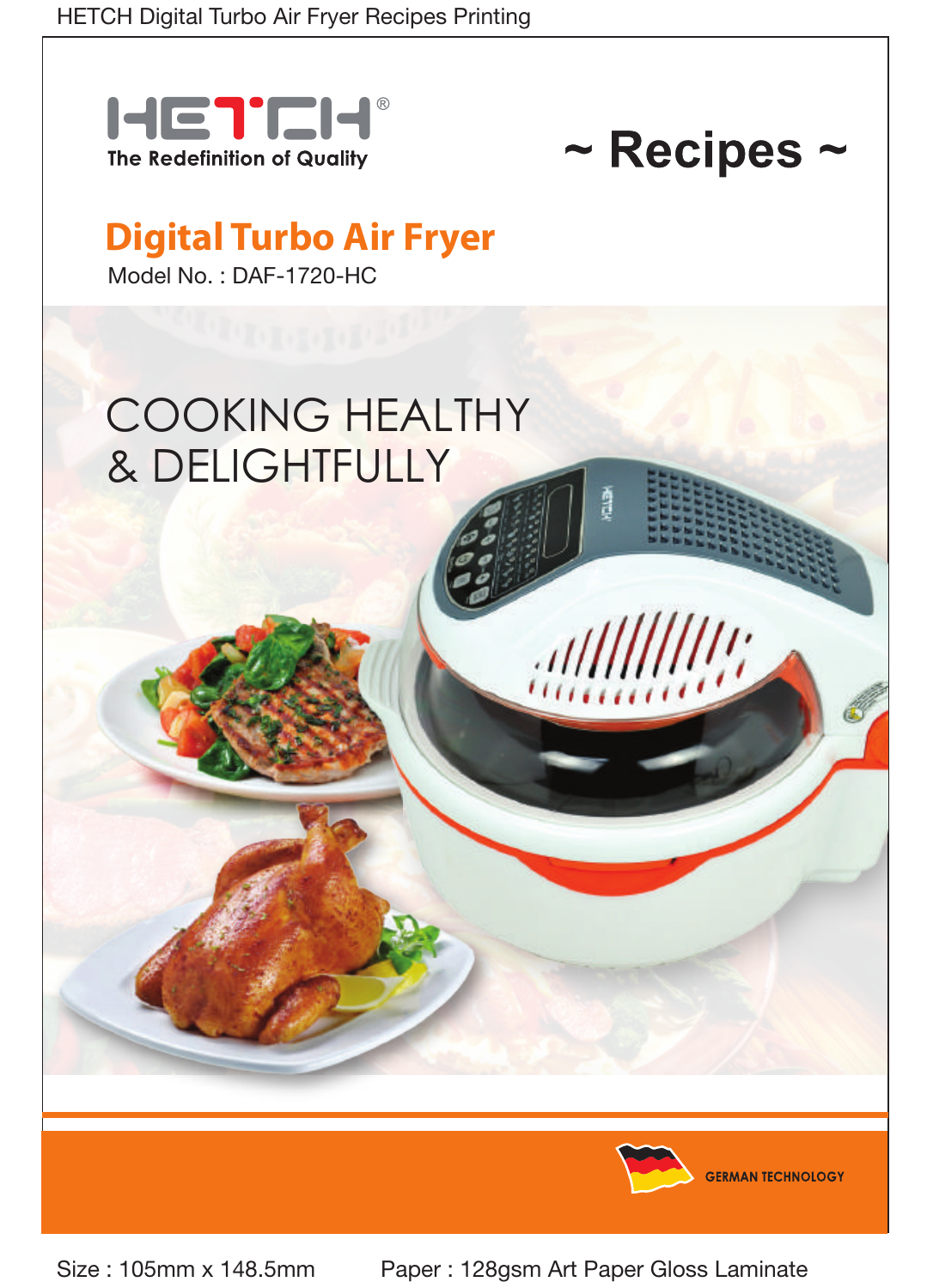## **Fillet Steak in Red Wine Sauce**

#### **Ingredients**

Fillet Steak Ingredients for red wine sauce Onion Butter Olive Oil Flour Red Wine Beef Stock 1 pc 1 pc 10 pcs 1 pc 1/2 tbsp 150g 300g

#### **Procedures**

- 1. Place a cooking pan on a low fire, add olive oil and butter in it. Stir the onion until soft, and add flour to cook for half a minute.
- 2. Add red wine and beef stock into to cook until a thick texture is obtained.
- 3. Place the dual rack (high side) into the cooking pot and lay a piece of aluminum foil on it or lay baking pan on the rack.
- 4.Do the setting as the following : Mode Steak
- 5. Remove the steak and spread red wine sauce on it.



**Steak**

**ACCESSORIES:**



Dual rack



Baking pan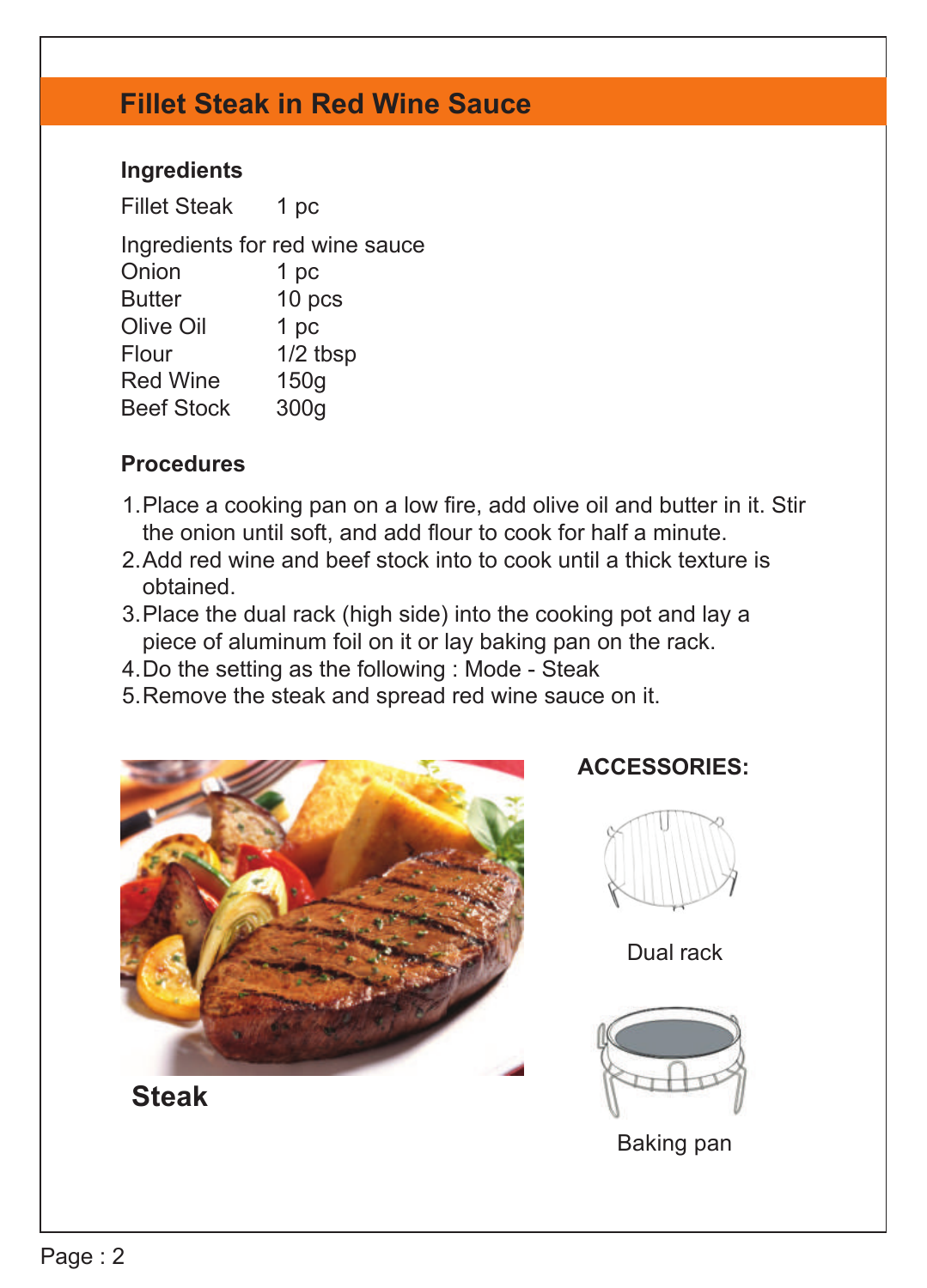# **Baked Shrimp in Salt**

#### **Ingredients**

| Prawn              | 10 pcs |
|--------------------|--------|
| <b>Coarse Salt</b> | 4 tbsp |
| Zedoary Powder     | 2 tsp  |

#### **Procedures**

- 1. Clean the shrimps and remove the intestines. Wipe dry.
- 2.Place the dual rack (high side) into the cooking pot and lay a piece of aluminum foil on it.
- 3. Lay the shrimps on top and spread the coarse salt and zedoary powder onto the shrimps.
- 4.Do the setting as the following : Mode Turbo



**Bake Shrimp**

#### **ACCESSORIES:**



Dual rack



Baking pan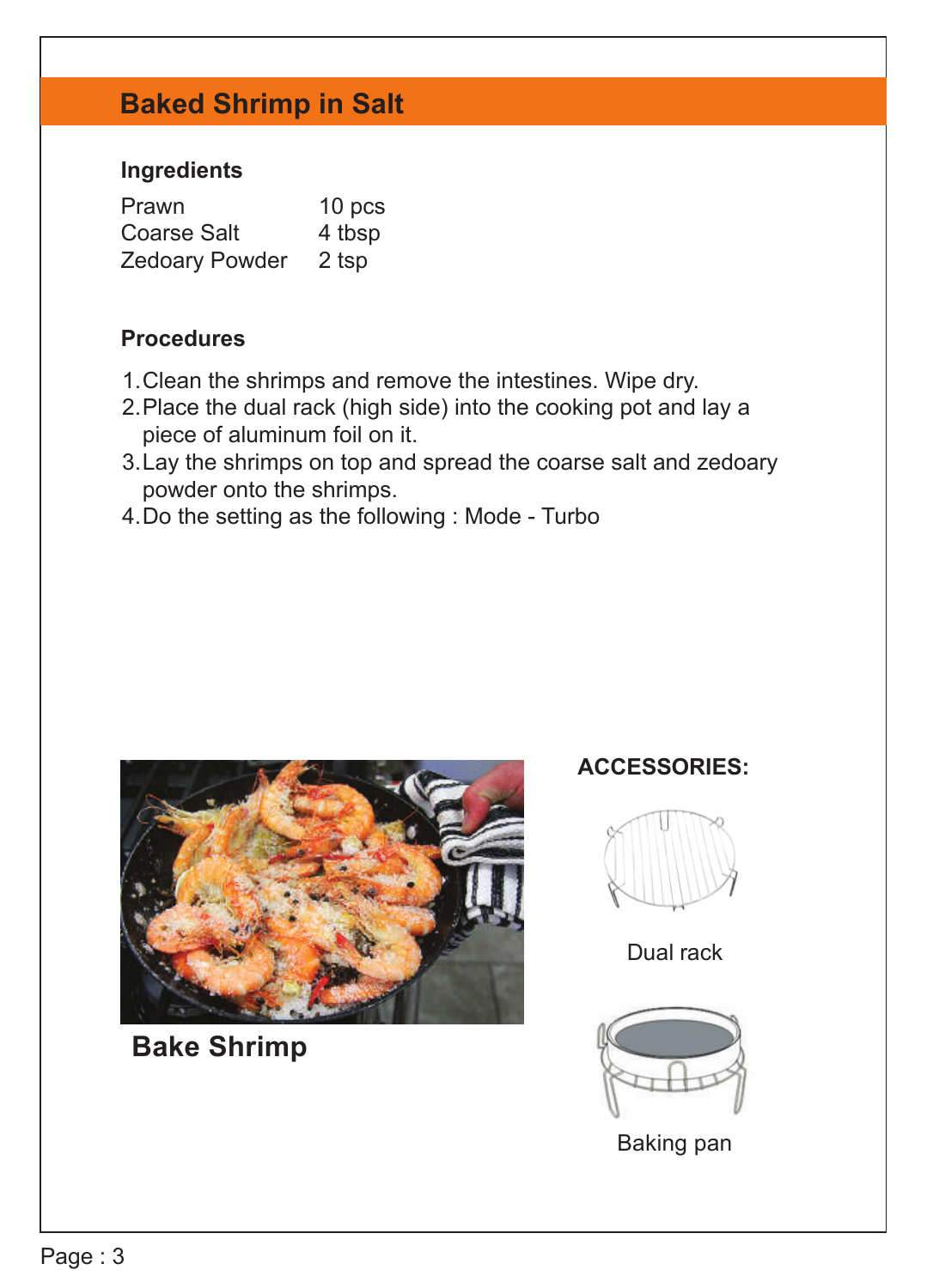# **French Fries**

#### **Ingredients**

Frozen Fries Salt 1 pack q.s.

#### **Procedures**

- 1. Pour a pack of fries into the baking cage.
- 2. Connect the baking cage to the inner pot through the connection pole.
- 3.Do the setting as the following : Mode Chips
- Pour out the fries after cooking, spread salt on fries before 4. served.



**French Fries**

#### **ACCESSORIES:**



Baking Cage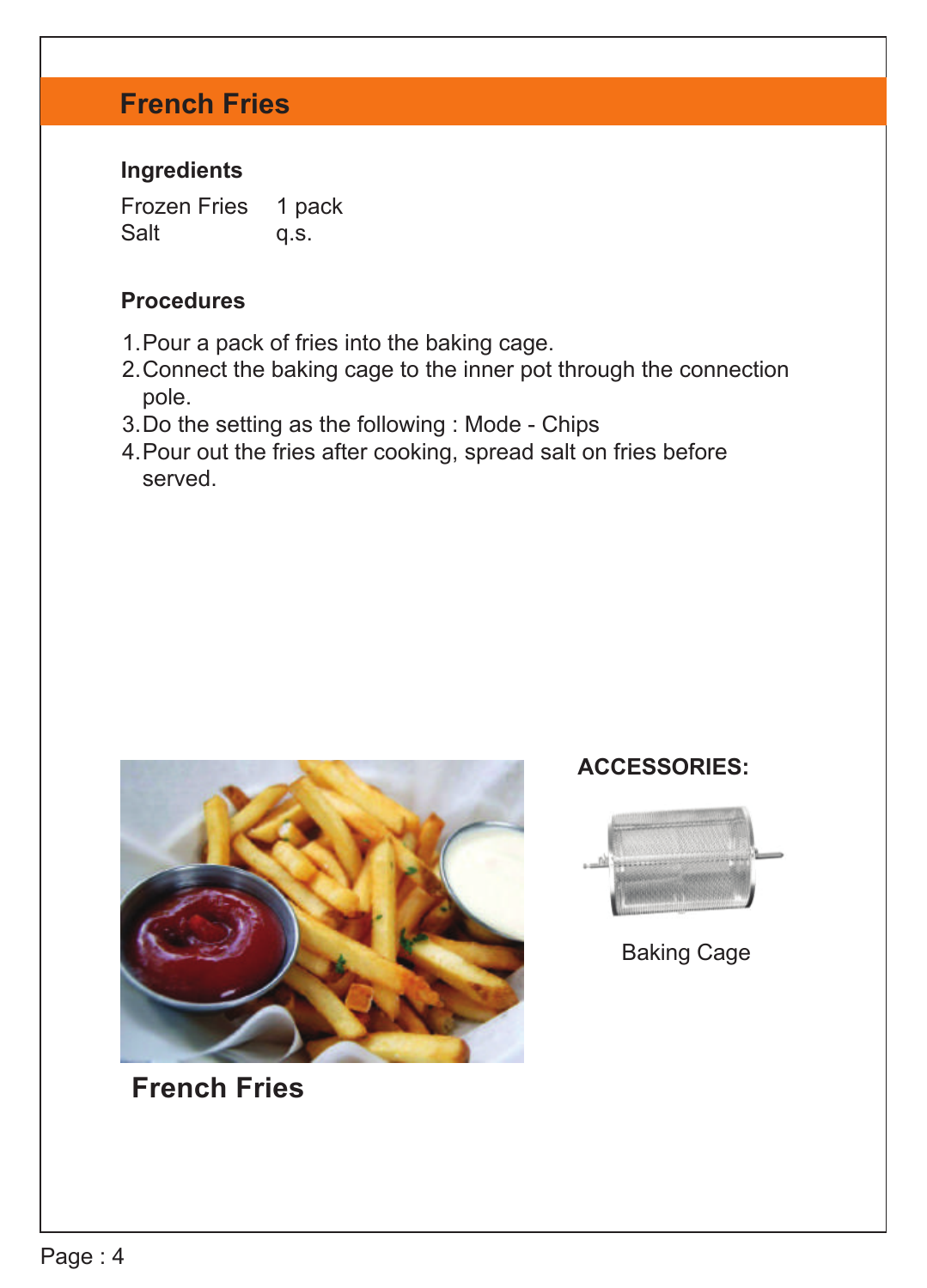## **Chocolate Chips Biscuits**

#### **Ingredients**

| 175q      |
|-----------|
| 150g      |
| 120g      |
| 60q       |
| $1/2$ tsp |
| $1/2$ tsp |
| 1 pc      |
| 1 tsp     |
| 60a       |
|           |

#### **Procedures**

- Well mix butter and brown sugar, add egg and vanilla essence 1. into the mixture.
- 2. Sift cake flour, baking powder, salt and almond powder.
- Add the powder into the butter mixture and stir until smooth. Add 3. in chocolate chips.
- Freeze the dough for 30 minutes. 4.
- 5. Divide the dough into small pieces and press it to form shapes.
- 6. Place the dual rack (low side) into the cooking pot and lay a piece of aluminum foil on it. Place the biscuits on top.
- 7.Do the setting as the following : Mode Cookie



# **Chocolate Chips Biscuits**

#### **ACCESSORIES:**



Dual rack



Baking pan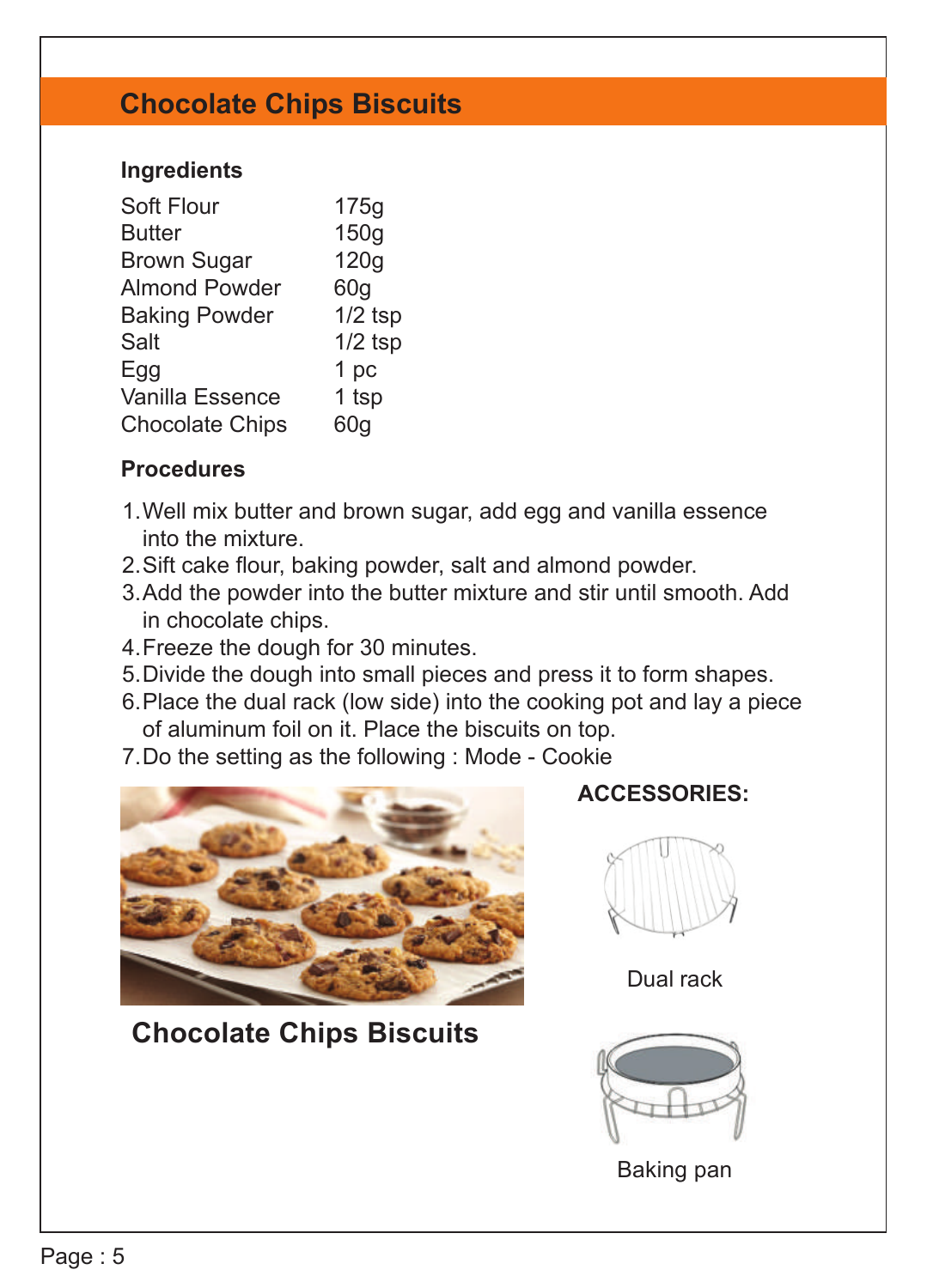### **Ham Pizza with Cheese** (Amount for 2 pieces of pizza)

#### **Ingredients**

| Ingredients for pasta |                 |                     | Ingredients for stuffing |  |
|-----------------------|-----------------|---------------------|--------------------------|--|
| Soft Flour            | 110q            | Ham                 | 50q                      |  |
| <b>Strong Flour</b>   | 50q             | Cheese              | 100 <sub>g</sub>         |  |
| Salt                  | 1/4             | Tomato              | 2 pcs                    |  |
| Water                 | 100q            | <b>Butter</b>       | 10q                      |  |
| Milk Powder           | 10q             | <b>Tomato Sauce</b> | 2 tbsp                   |  |
| Sugar                 | 10 <sub>q</sub> | Garlic              | 2 pcs                    |  |
| Yeast                 | 10 <sub>q</sub> | Sugar               | $1/2$ tsp                |  |
| <b>Butter</b>         | 10 <sub>q</sub> | Salt                | q.s.                     |  |
|                       |                 | Pepper Powder       | q.s.                     |  |

#### **Procedures**

- Mix all the ingredients together and knead a dough is form. Leave 1. it still in a warm place to raise to about double in size.
- 2. Divide the dough into 2 equal portions, and shape each of them into a thin pizza pasta.
- 3. Place the dual rack (low side) into the cooking pot. Brush a suitable amount of oil on your pan, and lay the pasta on it. Then, put the pan with the pasta on rack.
- 4. Apply the tomato sauce and lay a desirable amount of all ingredients on the pasta, and finally spread the cheese on top.
- 5.Do the setting as the following : Mode Pizza



**Pizza**

**ACCESSORIES:**



Dual rack



Baking pan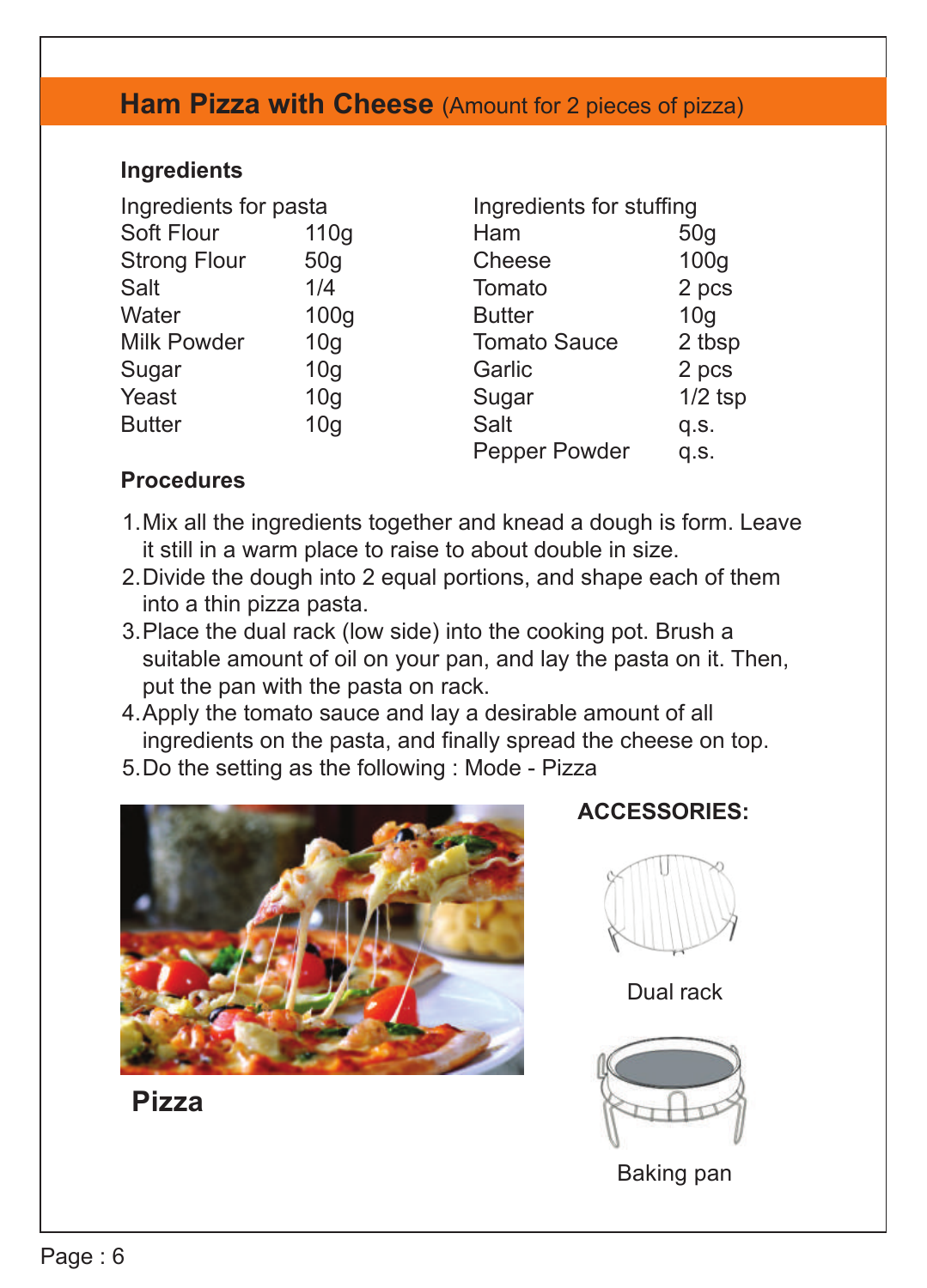# **Roast Chicken**

#### **Ingredients**

| Chicken                    | 1 whole   |
|----------------------------|-----------|
| <b>Light Soy Sauce</b>     | $1/3$ cup |
| <b>Barbecue Paste</b>      | 1 tlbs    |
| Green Chinese Onion        | $1/2$ pcs |
| <b>Black Pepper Powder</b> | q.s.      |
| Rattan Chilli Oil          | 1 tbsp    |
| Ginger                     | 1 tsp     |
| Garlic                     | 1 tsp     |
| Salt                       | q.s.      |

#### **Procedures**

- Clean the chicken, use all kinds of materials to make the 1. marinade, put the chicken in the marinade, pickle for a day.
- 2. String the chicken on the chicken fork, fill the chicken belly with green chinese onion and seasoning, and tie it with toothpicks.
- 3.Do the setting as the following : Mode Chicken



**Roast Chicken**

#### **ACCESSORIES:**



Chicken fork